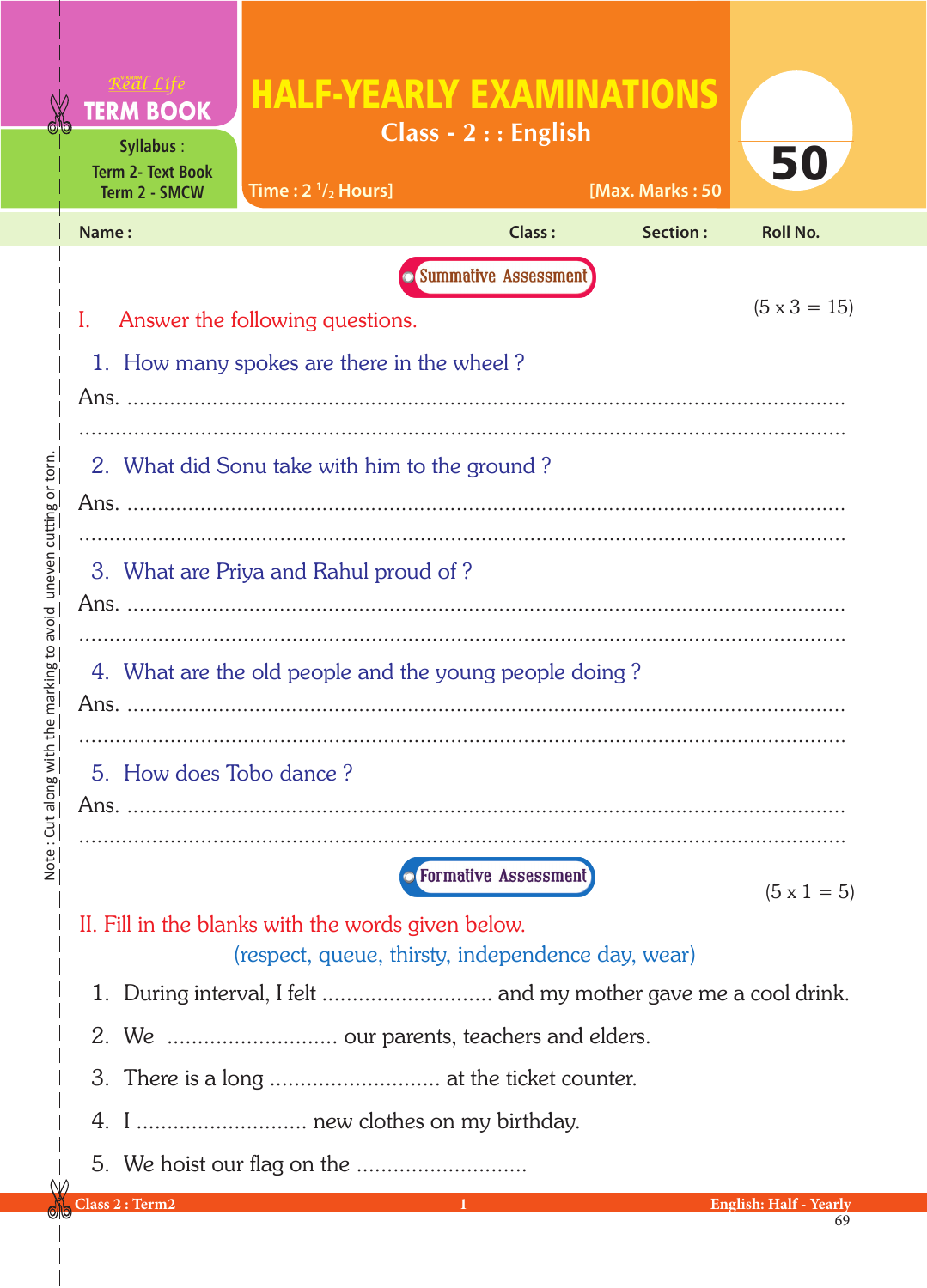III. Use 'has' or 'have' and complete the sentences.

- 1. A car ............................ four wheels.
- 2. I ............................ a sister.
- 3. They ............................ an umbrella.
- 4. Our apartment ............................ four floors.
- 5. Our school ............................ twenty rooms.

 $(5 \times 1 = 5)$ 

- IV. Write the meanings of the following words.
- 1. glitter = ....................................
- 2. fond of = ....................................
- 3. grazing = ....................................
- 4. dangerous = ....................................
- 5. wagging = ....................................

 $(5 \times 2 = 10)$ 

- V. Complete the following sentences by a word formed by arranging the letters given in brackets properly.
	- 1. India is my ................................. (nurytco)
	- 2. Our police .................................. the flag. (esualt)
	- 3. Our National Flag is very ............................... (auebulfit)
	- 4. Our flag is ........................................ in shape. (ugnatcraler)
	- 5. Tiger is our ................................ (tnnlaioa) animal.